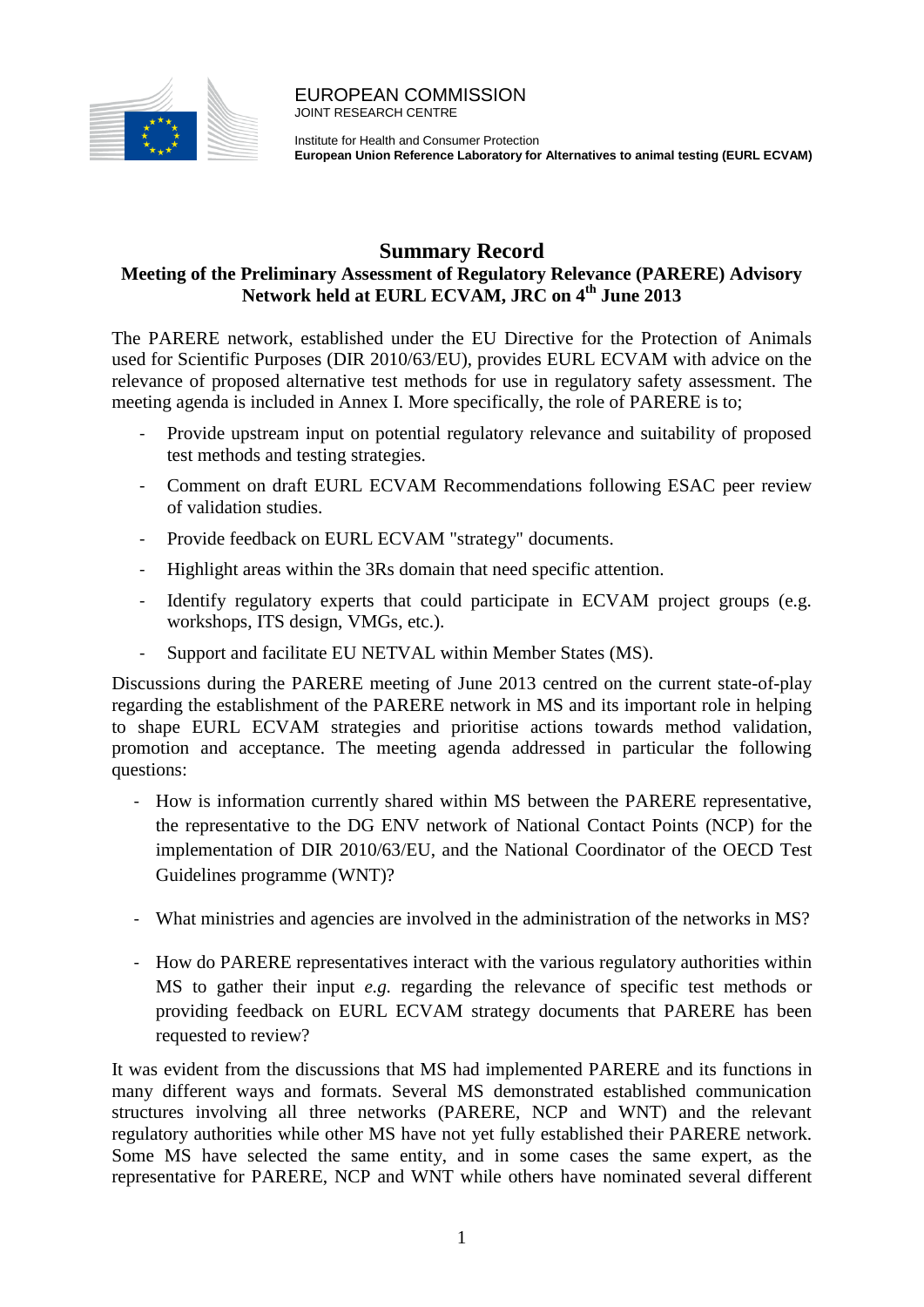representatives for the networks. In implementing the PARERE in accordance with DIR 2010/63/EU, some MS have a strong focus on animal welfare ethical issues, training and education while other MS have strong emphasis on development of alternative test methods for regulatory safety assessment. Some cover both fields. It seemed that these differences to a large degree were dependent on the ministry or agency responsible for the implementation of DIR 2010/63/EU in addition to individual MS priority setting and resources available.

Currently it is foreseen that PARERE provides feedback to EURL ECVAM on three specific items/documents namely, i) draft EURL ECVAM Recommendations, ii) selected test method submissions and iii) draft EURL ECVAM strategy papers. Particularly in the cases of Recommendations and test method submissions, it was agreed that ECVAM should endeavour to be proactive and transparent in the handling of the comments received to reassure PARERE that the feedback had indeed been taken on-board and to make it clear what impact it actually had on decision making and/or document revision. In addition, it was also considered desirable that EURL ECVAM's opinion on the potential regulatory relevance is clearly communicated to PARERE regarding test method submissions. There were also some concerns raised regarding possible duplication of work between the PARERE network and the EU National Coordinators of the WNT if the mutual interaction, communication and workflows are not managed properly. It was agreed therefore that PARERE representatives should make every effort to coordinate with NCs within MS after receiving a request from EURL ECVAM. In addition, the European Commission's own NC will assist where possible to efficient and effective cooperation.

In discussing and comparing the individual setups in MS for the PARERE networks, no ideal composition of a network could be identified since the optimum composition depended on the MS and different compositions could fulfil the role of PARERE. However, it was considered of high relevance that the different ministries/agencies in MS responsible for the three networks should be better harmonised in terms of information sharing and gathering of feedback, especially concerning the inclusion of the WNT National Coordinators in any PARERE commenting rounds. This issue is of special importance to MS where the representatives to the PARERE and the WNT are not the same person/agency and also in situations where the main focus of the PARERE representative is on ethical animal welfare topics and not primarily alternative test method development.

PARERE representatives expressed their commitment to the role of PARERE and to establishing a functional network within MS. In order to provide the type of feedback that EURL ECVAM expects, some representatives felt that ECVAM needs to be more explicit in its requests to ensure that the experts who are being consulted by the PARERE representatives have the clearest possible idea what aspects they should focus on in formulating their opinions and comments. It was noted however that whatever the nature of the consultation (e.g. draft Recommendation, test method submission, strategy document), in general the PARERE network should focus on regulatory needs, relevance and context rather than on more technical aspects. It was recognised that opinions related to regulatory aspects were also received on occasion from ESTAF (ECVAM Stakeholder Forum), ESAC (ECVAM Scientific Advisory Committee) and ICATM (International Cooperation on Alternative Testing Methods) during a consultation process and thus there might be some overlap in opinions. However, EURL ECVAM believes that since these other bodies focus on other aspects such as, for example, scientific relevance, industrial use and validation, then for the most part the feedback received from these bodies is very much complementary to that received from PARERE.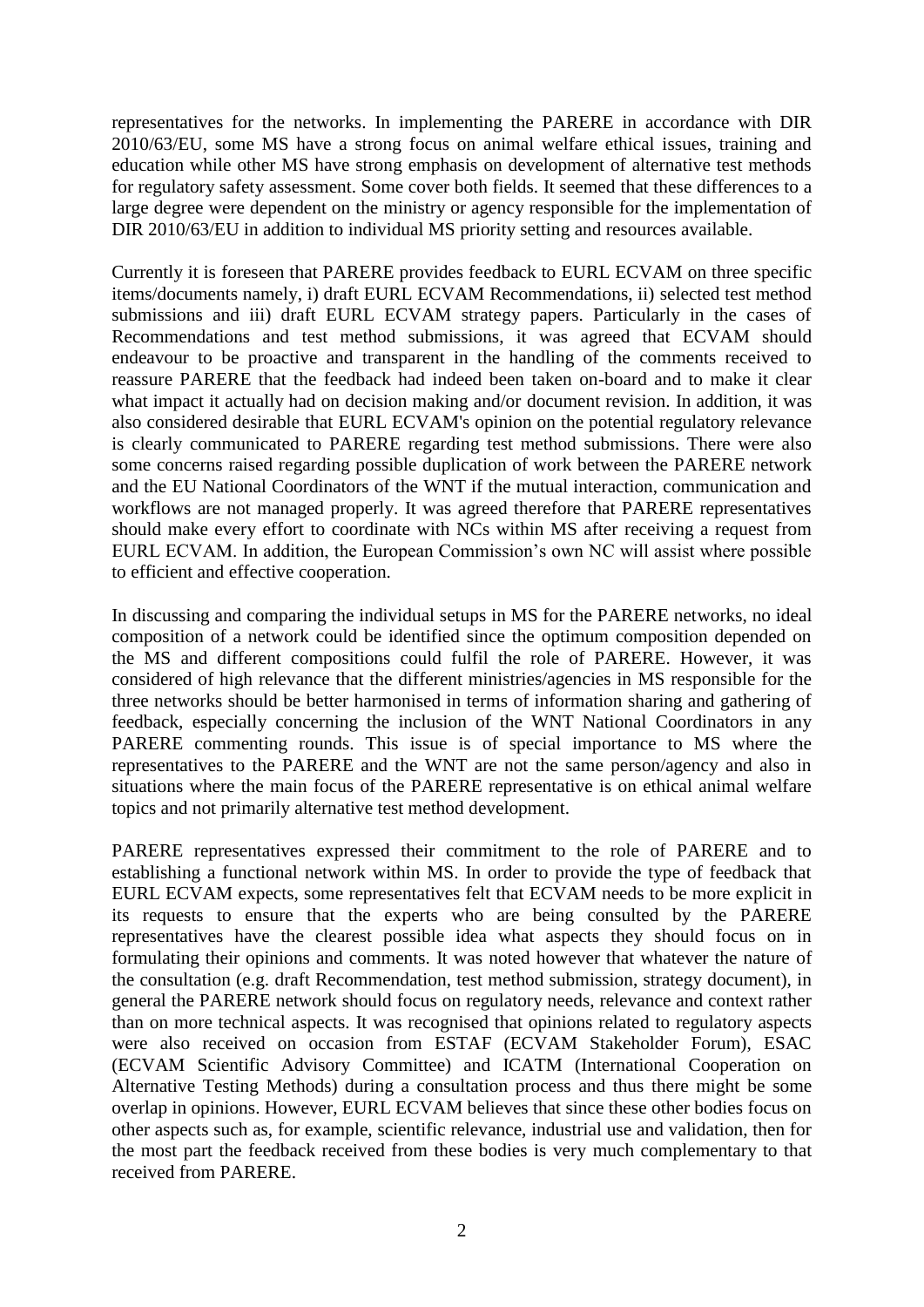It was considered important by the meeting participants that EURL ECVAM communicates its planned validation studies (after a successful pre-validation phase) to the PARERE and EU NCs (WNT) at an early stage so that there could be general discussion and agreement on whether an OECD Test Guideline should be pursued and if so, when and how a Standard Project Submission Forms (SPSF) should be submitted to the OECD/WNT. It was also considered important that PARERE members inform ECVAM about test method needs, to better address the various regulatory requirements, and in preparation for forthcoming Regulations.

It was concluded that information on upcoming PARERE consultations should be communicated to the PARERE in the format of a 1-year work plan (Annex 2); updated regularly as new information becomes available. This would help PARERE representatives to alert the relevant experts in their networks of when their input is needed and to better organise the workflow within their MS. Regarding the time allocated to consultation/commenting rounds, it was proposed that when possible, EURL ECVAM should allow for longer commenting times to ensure that PARERE representatives can gather as much feedback as possible within their MS. This applied in particular to more substantial items such as draft EURL ECVAM strategy documents.

The network concluded that the meeting had been valuable in providing the opportunity for information sharing between MS. It was agreed that PARERE representatives should continue to discuss the different approaches that have been followed in MS to implement the PARERE network, and therefore this should be included as an agenda item for the next PARERE meeting.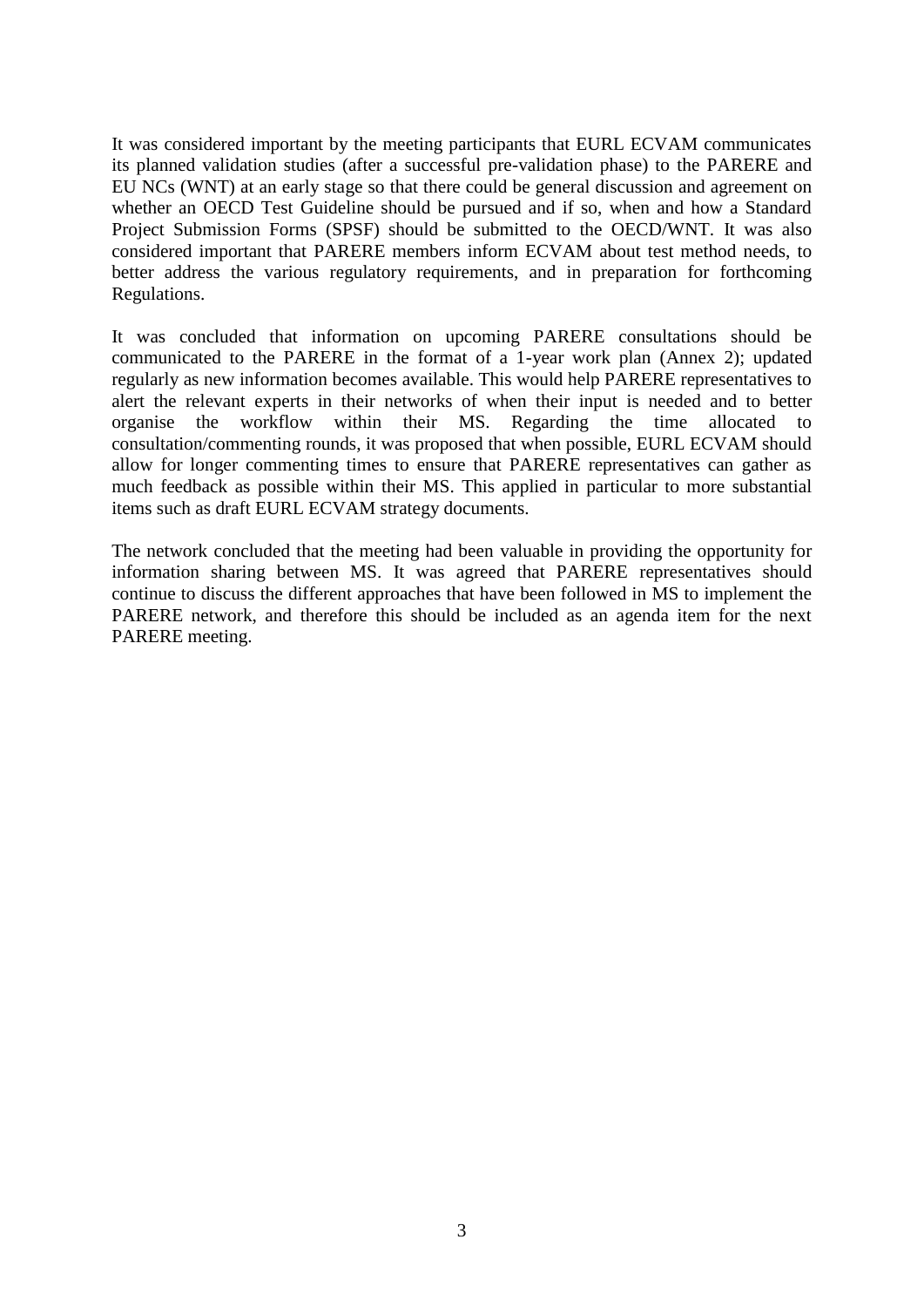**PARERE Meeting of the Preliminary Assessment of Regulatory Relevance (PARERE) Network Tuesday, 4 June 2013 EC JRC, Ispra, Italy, Building 36/02**

## **Agenda PARERE Meeting 4 June 2013**

| <b>Time</b>                                                                                                   | <b>Tuesday, 4 June</b>                                                                                                                                                                                                                                                                  |                           |  |
|---------------------------------------------------------------------------------------------------------------|-----------------------------------------------------------------------------------------------------------------------------------------------------------------------------------------------------------------------------------------------------------------------------------------|---------------------------|--|
|                                                                                                               | <b>PARERE Meeting</b>                                                                                                                                                                                                                                                                   |                           |  |
| $12:30 - 14:00$                                                                                               | Sandwich lunch                                                                                                                                                                                                                                                                          |                           |  |
| $14:00 - 14:10$                                                                                               | Opening of Meeting, tour de table                                                                                                                                                                                                                                                       |                           |  |
| $14:10 - 14:30$                                                                                               | <b>Presentation</b>                                                                                                                                                                                                                                                                     | Presentation   Discussion |  |
|                                                                                                               | - Role of PARERE (M. Whelan)                                                                                                                                                                                                                                                            |                           |  |
| $14:30 - 17:00$                                                                                               | <b>Discussion session</b> (including a coffee break)                                                                                                                                                                                                                                    | Presentation   Discussion |  |
|                                                                                                               | Short informal contributions are expected from PARERE<br>members in relation to the following discussion points:                                                                                                                                                                        |                           |  |
|                                                                                                               | I. Information sharing within Member States (MS) between the<br>PARERE representative and the representatives to the DG ENV<br>network of National Contact Points for the Implementation of<br>DIR 2010/63 and the National Coordinator to the OECD Test<br>Guidelines programme (WNT). |                           |  |
|                                                                                                               | II. Ministries/agencies involved in the administration of the<br>networks in each MS.                                                                                                                                                                                                   |                           |  |
|                                                                                                               | III. Interactions with regulatory authorities within MS in<br>relation to gathering e.g. feedback on test methods or strategy<br>documents that ECVAM asks the PARERE to comment on.                                                                                                    |                           |  |
|                                                                                                               | IV. Upcoming PARERE work plan; practical aspects of<br>providing feedback                                                                                                                                                                                                               |                           |  |
| $17:00 - 17:30$                                                                                               | <b>Conclusions and Follow-up Actions (M. Whelan)</b>                                                                                                                                                                                                                                    | Discussion                |  |
| 17:30                                                                                                         | Wrap up and closure of the meeting                                                                                                                                                                                                                                                      |                           |  |
| N.B. The meeting on the first day ends with a social dinner on Tuesday, 4 June 2013, 20:00 at the Hotel Lido. |                                                                                                                                                                                                                                                                                         |                           |  |

*(Version 17 May 2013)*